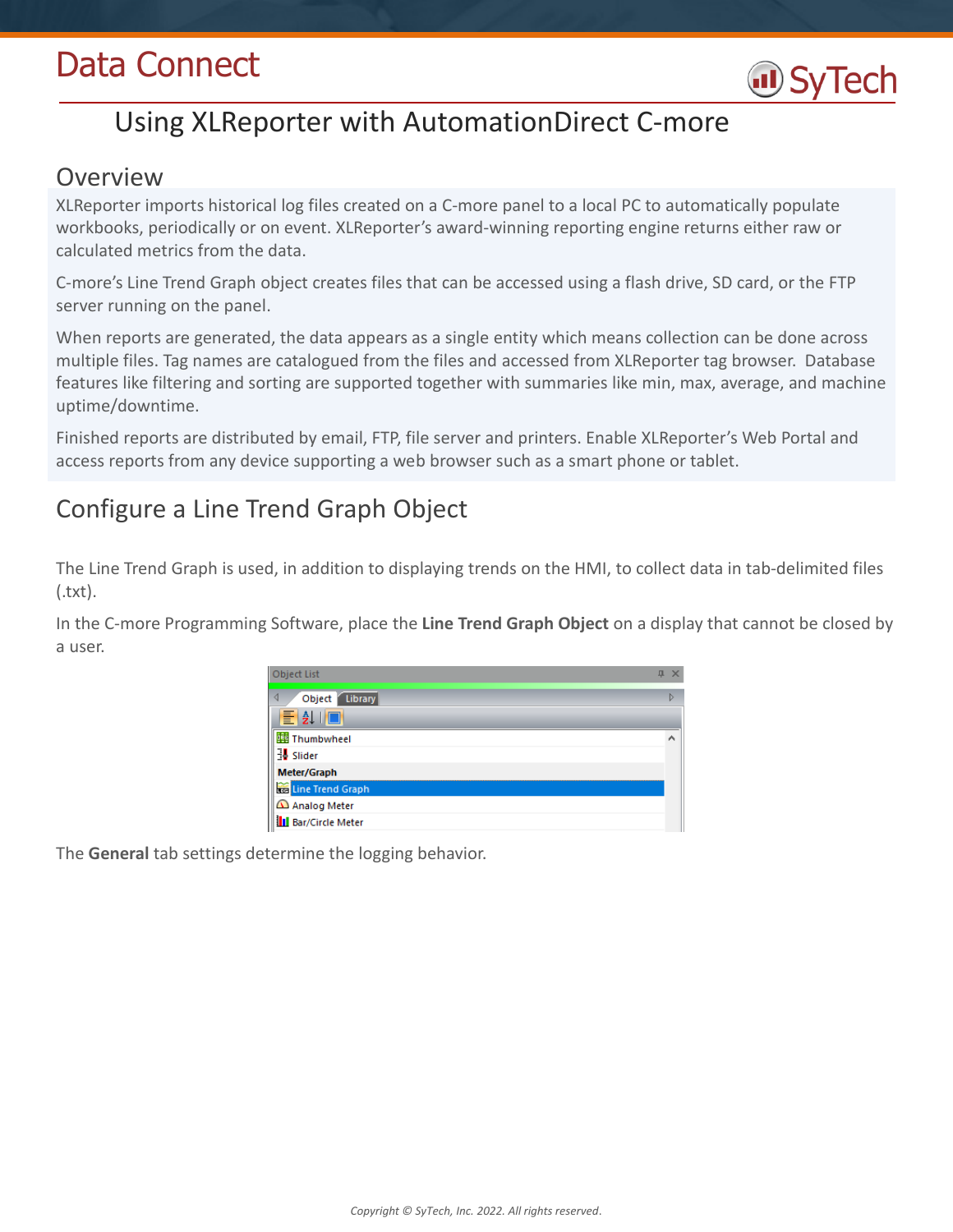|                                             |                                                         |                                                                                 | $\times$                                                                     |
|---------------------------------------------|---------------------------------------------------------|---------------------------------------------------------------------------------|------------------------------------------------------------------------------|
| <b>Executed</b> Line Trend Graph            |                                                         |                                                                                 |                                                                              |
| $\sqcap$ Lock                               | General Pen<br>Option                                   |                                                                                 |                                                                              |
| Name:<br>Line TrendGraph 1                  | □ Label<br><b>LINE TREND GRAPH</b><br>۸                 | X-Axis<br>$\triangledown$ Label                                                 | Y-Axis<br>$\sqrt{}$ Label                                                    |
| < < ><br>or line<br><br><b>GELLERAN</b><br> | $\mathcal{M}$<br>Position<br><b>Bottom</b><br>◯ Top     | <b>Text Color</b><br>X Axis<br>$\overline{\phantom{a}}$                         | <b>Text Color</b><br>Y Axis<br>$\overline{\phantom{a}}$                      |
|                                             | Text Color:  <br>Back Color:                            | <b>○</b> Divisions<br>Major:<br>Minor:                                          | <b>○</b> Divisions<br>Minor:<br>Major:                                       |
|                                             | <b>Text Size</b><br>Align<br>9<br>Font<br>$\sim$        | $\div$<br>2<br>÷<br>A<br>$\triangledown$ Axis Grid $\triangledown$ Tick Numbers | $\div$<br>÷<br>$\overline{2}$<br><b>▽ Axis Grid</b><br><b>□</b> Tick Numbers |
| Frame Type:<br>Default $\blacktriangledown$ | <b>Object Color</b><br>Object Fill:<br>Chart Fill:      | $\div$<br>Points per Chart: 99<br>$\div$<br>Total Stored Points: 100            | Axis Range<br>Unsigned<br>$\overline{2}$                                     |
|                                             | Grid Lines:<br>Axis:<br>Axis Numbers:                   | $\div$<br>Samples to average 1<br>per Point:                                    | $ 0\rangle$<br>Min:<br>100<br>Max:                                           |
| Language:<br>$\checkmark$<br>Language 1     | 6x8<br>Font                                             |                                                                                 |                                                                              |
| Description:<br>$\mathcal{O}_2$             | <b>Display Legends</b><br>☑<br>(C) Normal<br>◯ Advanced | Sample Rate Setup<br>÷۱<br>Sample Interval 1<br>◯ Trigger Tag                   | Min.<br><b>Trigger State is</b><br>OFF                                       |
| Tag Name Database                           |                                                         | OK                                                                              | Cancel<br>Help                                                               |

To optimize reporting runtime, enable the following:

- Set **Name** to reflect the data being logged to the file. This parameter is used to name the file set.
- Configure **Sample Rate Setup** based on the reporting requirements. Higher resolution data produces more accurate summaries but reduces the performance at report runtime.

The **Pen** tab settings determine which tags connected to the C-more project are logged to the text files.

| <b>Executed</b> Line Trend Graph              |                  |                    |              |                |                            |              |              | ×       |
|-----------------------------------------------|------------------|--------------------|--------------|----------------|----------------------------|--------------|--------------|---------|
| $\Box$ Lock<br>Name:                          |                  | General Pen Option |              |                |                            |              |              |         |
| Line TrendGraph 1                             | Pen#             | Tag Name           |              |                | Color                      | Line Style   | Pt Style     | Legends |
|                                               | 1                | MIXER_ZONE1_TEMP   | $\checkmark$ | m.             | ш,                         | $\checkmark$ | $\checkmark$ |         |
| $ \langle \langle \rangle \rangle $<br>or Jus | $\overline{2}$   | MIXER_ZONE2_TEMP   | $\checkmark$ | in.            | ---                        | $\checkmark$ | $\checkmark$ |         |
| ,,,,,,,,,,,,,,,,,,,,,,,,,,,,,,,,,,,,,,        | 3                | MIXER_ZONE3_TEMP   | $\checkmark$ | i.             | u.                         | $\checkmark$ | $\checkmark$ |         |
|                                               | 4                | MIXER_ZONE4_TEMP   | $\checkmark$ | $\cdots$       | u.                         | $\checkmark$ | $\checkmark$ |         |
| <b>Security</b> Security<br>$\overline{a}$    | 5                |                    | $\checkmark$ | ш.             |                            | $\checkmark$ | $\checkmark$ |         |
|                                               | 6                |                    | $\checkmark$ | $\sim$         | $\mathbb{R}^2$             | $\checkmark$ | $\checkmark$ |         |
|                                               | $\overline{7}$   |                    | $\sim$       | in.            | $\mathbb{Z}^2$             | $\checkmark$ | $\checkmark$ |         |
| Frame Type:                                   | 8                |                    | $\checkmark$ | m.             | $\mathbb{Z}^2$             | $\checkmark$ | $\checkmark$ |         |
| Default $\blacktriangleright$                 | 9                |                    | $\checkmark$ | m.             | $\mathbf{r}$               | $\sim$       | $\sim$       |         |
|                                               | 10 <sub>10</sub> |                    | $\checkmark$ | $\overline{a}$ | $\mathcal{L}$              | $\sim$       | $\checkmark$ |         |
|                                               | 11               |                    | $\checkmark$ | $\frac{1}{2}$  | $\mathcal{L}_{\text{max}}$ | $\searrow$   | $\checkmark$ |         |
|                                               | 12               |                    | $\checkmark$ | m.             | $\mathcal{L}_{\text{max}}$ | $\sim$       | $\checkmark$ |         |
| Language:                                     | 13               |                    | $\checkmark$ | i.             | L.                         | $\checkmark$ | $\checkmark$ |         |
| Language 1<br>$\checkmark$                    | 14               |                    |              | à.             | $\mathbb{Z}^2$             | $\checkmark$ | $\checkmark$ |         |
| Description:                                  | 15               |                    | $\searrow$   | ш,             | $\mathcal{L}_{\text{max}}$ | $\checkmark$ | $\checkmark$ |         |
| $\mathcal{O}_2$                               | 16               |                    | $\checkmark$ | $\overline{a}$ | $\sim$                     | $\sim$       | $\checkmark$ |         |
| $\epsilon_{\rm s}$                            |                  |                    |              |                |                            |              |              |         |
| Tag Name Database                             |                  |                    |              |                |                            | OK           | Cancel       | Help    |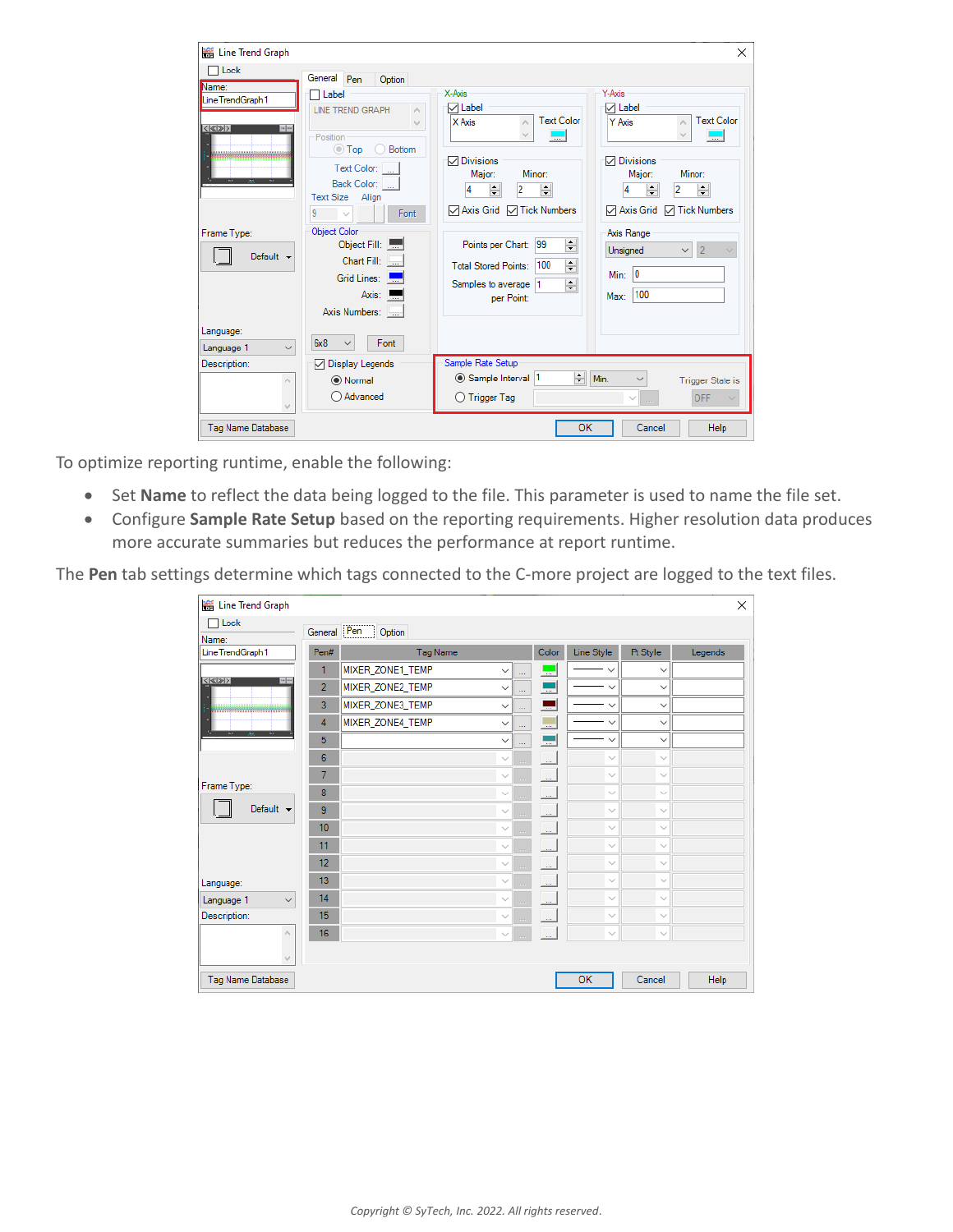The **Option** tab settings determine where the csv files are saved.

| <b>Executed</b> Line Trend Graph<br>Lock     |                                                                                                                                                                                                                                      | $\times$     |
|----------------------------------------------|--------------------------------------------------------------------------------------------------------------------------------------------------------------------------------------------------------------------------------------|--------------|
| Name:                                        | Option<br>General Pen                                                                                                                                                                                                                |              |
| Line TrendGraph 1<br> < < >                  | <b>Object Visibility Option</b><br>Tag Name:<br>$\sim$                                                                                                                                                                               |              |
|                                              | $\vert$ 1<br>Object is visible when address value is<br>$=$<br>Save Log Data<br>Log File Name: Screen 1-Line TrendGraph1<br>SD <sub>1</sub><br>Note: Log Data can be transferred by using "Event Manager Database". More Information | $\checkmark$ |
| Frame Type:<br>Default $\blacktriangleright$ | Start & Stop<br>○ Display Start & Stop Button<br>Use Start & Stop Tag<br>$\sim$                                                                                                                                                      |              |
|                                              | Clear<br>□ Display Clear Button<br>□ Use Clear Tag<br>$\checkmark$<br>$\mathcal{L}_{\text{max}}$                                                                                                                                     |              |
| Language:                                    | <b>Buttons</b><br>Date & Time is Displayed on X-Axis                                                                                                                                                                                 |              |
| Language 1<br>$\checkmark$<br>Description:   | <b>□</b> Display Scroll Buttons<br>Date Format:<br>dd-mmm-yy                                                                                                                                                                         | $\sim$       |
| $\rho_{\rm b}$<br>w                          | <b>Display Pause Button</b><br>Time Format:<br>24 hour mode with sec                                                                                                                                                                 |              |
| Tag Name Database                            | OK<br>Help<br>Cancel                                                                                                                                                                                                                 |              |

Enable **Save Log Data** and specify the location, e.g. *SD1, SD2, USB*.

# Configure FTP Server

For FTP access, first enable the **Ethernet Port** from the **Function** menu. Then, enable the **FTP Service**. For more information on these functions, consult the documentation available in C-more Programming Software.



### Prerequisites

#### Files

On the C-more panel, verify that txt files have been created by the Line Trend Graph. A connector cannot be defined in XLReporter until at least one txt file is generated.

If txt files are not being generated, contact AutomationDirect technical support to troubleshoot and correct this issue.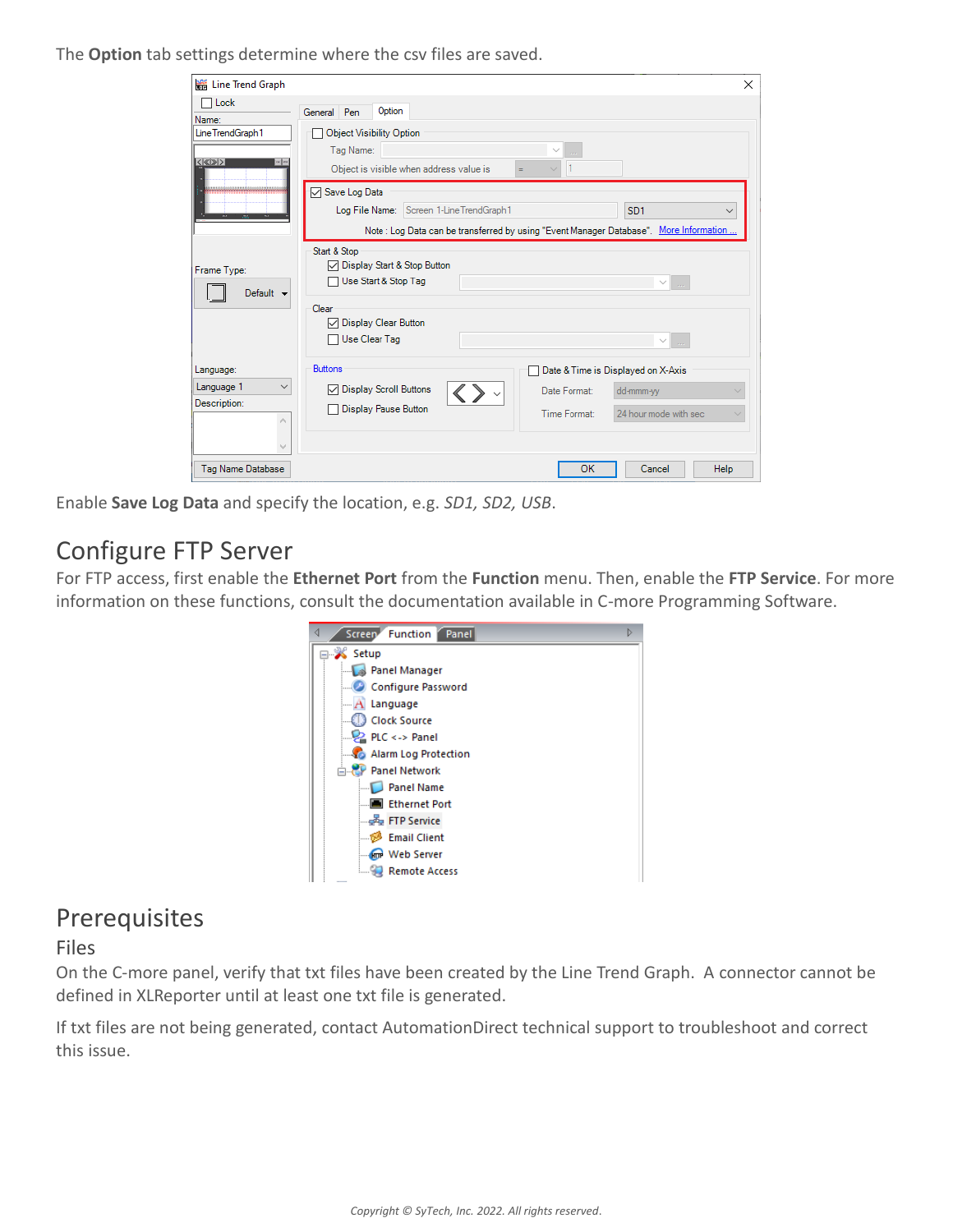Connectivity **FTP**

Open **Windows File Explorer** and navigate to:

*ftp://<C-more IP Address>*

If successful, a list of files and folders on the C-more is displayed.

If this cannot be done, please contact the local network administrator for further assistance.

### Create a Project

From the **XLReporter Project Explorer** select **File, New** to start the **Project Wizard**. This will give step-by-step instructions on creating a project.

### Step 1

Enter a **Project Name** and **Description** (optional).

| Project Name:     | XLR_Project<br>Project Off Line |
|-------------------|---------------------------------|
| Description:      | Customer or Site name           |
| Project Location: | c:\XLRprojects                  |
|                   |                                 |

### Step 2

Configure the data connector, click **Add.**



Select **Text File, Text Historian (time series).**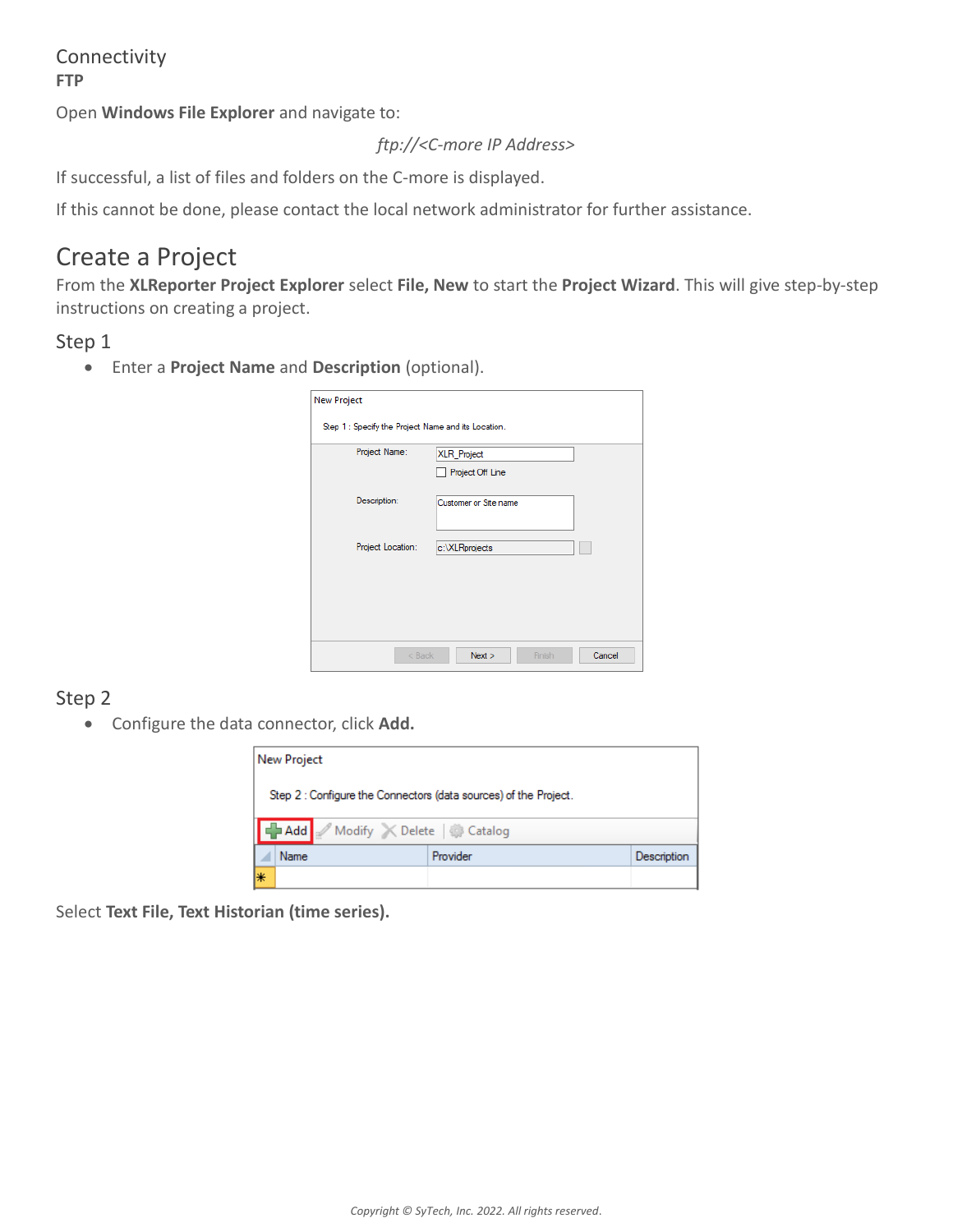# Connector

| Text Historian (time series)  |                                            |                 |
|-------------------------------|--------------------------------------------|-----------------|
| <b>Connector Name</b>         | Text_Historian_CMORE                       |                 |
| Description                   | C:\XLRprojects\XLRproject CMORE\Data\hist  |                 |
| <b>Enable File Transfer</b>   |                                            | Settings        |
| <b>File Location and Name</b> |                                            |                 |
| Folder                        | C:\XLRprojects\XLRproject CMORE\Data\hist  | L.              |
| <b>File Name Format</b>       | Screen ? LineTrendGraph? YYMMDD.txt        | Refresh         |
| <b>Base File</b>              | Screen 1 LineTrendGraph1 220113.txt        | View            |
|                               |                                            | <b>Settings</b> |
| <b>File Content</b>           |                                            |                 |
| Date Column                   | Date                                       |                 |
|                               | $\boxdot$ Date includes Time               |                 |
| Time Column                   |                                            |                 |
| Separator                     | Semicolon<br>Comma<br>$\odot$ Tab<br>Other |                 |
| <b>Decimal Symbol</b>         |                                            |                 |
|                               |                                            | <b>Settings</b> |
|                               | OK                                         | Cancel          |

Check **Enable File Transfer**. For details more information, see the **File Transfer** section below.

When the **Folder** containing the files is selected, the **File Name Format** is determined from the most recent file in the folder, displayed as the **Base File**. In addition, the **File Content** settings are automatically filled out (if possible). If the **File Name Format** is not determined correctly, it can be changed manually and clicking the **Refresh** button re-establishes the **Base File** and **File Content** settings.

Click **View** to view the **Base File**. If the file does not appear or is shown incorrectly, this could mean that the file is not adhering to a Text File standard i.e., first row contains headings, and each subsequent row of data. This situation can be "repaired" using the **Settings** option (see the **File Settings** section below).

The **Date Column** and **Time Column** lists contain all the columns that were found from the **Base File** and an attempt is made to select the most suitable columns. This can be changed if needed.

# File Transfer

If the text files are in a remote location e.g., Operator Terminal or Data Logger, they can be scheduled to be transferred to the local machine.



Check **Enable File Transfer** and click **Settings** button to open the **File Transfer Settings**.

| <b>File Transfer Settings</b>                                    | $\pmb{\times}$                                                                 |
|------------------------------------------------------------------|--------------------------------------------------------------------------------|
| <b>Transfer Configuration</b>                                    | Text_Historian_CMORE<br>L.                                                     |
| <b>Transfer Schedule</b>                                         |                                                                                |
| <b>E</b> -Time<br>Continuous<br>- Daily<br>- Weekly<br>- Monthly | 12:00:00 AM $\div$<br>Time:                                                    |
|                                                                  | Action Time Adjustment: 0<br>$\left \frac{1}{x}\right $ day(s)<br>$\checkmark$ |
|                                                                  | OK<br>Cancel                                                                   |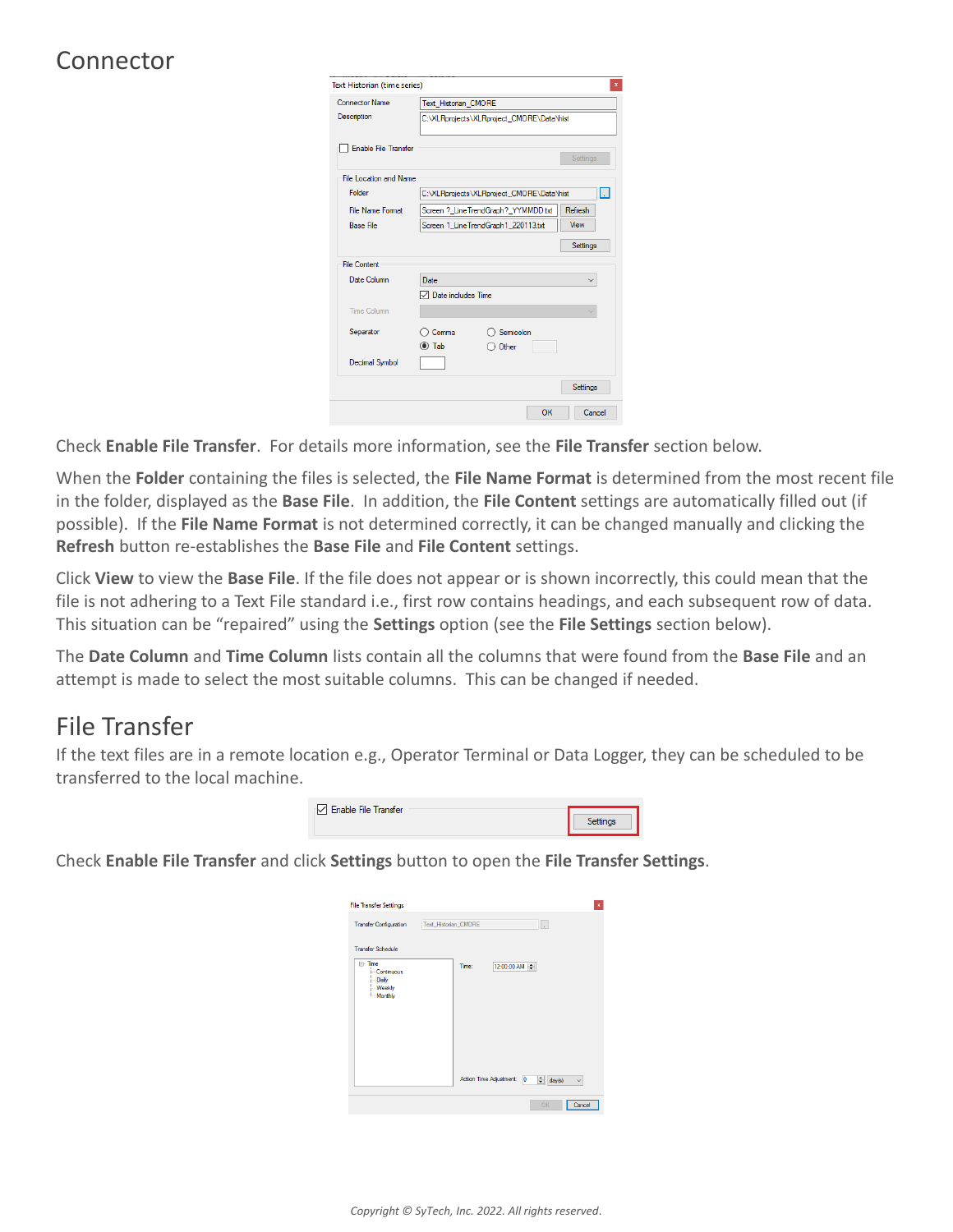### Transfer Configuration

The **Transfer Configuration** is set to the name of the connector. Click the browse button […].

| <b>File Transfer</b> |                                   |
|----------------------|-----------------------------------|
| Name                 | Text_Historian_CMORE              |
| Server Source Target |                                   |
| Transfer             |                                   |
| Source               | <b>FTP Server</b><br>$\checkmark$ |
| Method               | Download                          |
| <b>FTP</b>           |                                   |
| <b>Friendly Name</b> | Servers<br>C-more<br>$\checkmark$ |
| Server               | 192.168.8.12                      |
| Logon Name           | Anonymous                         |
|                      |                                   |
|                      |                                   |
|                      | OK<br>Cancel                      |

For details on **File Transfer**, see the **Transfer Reports to an FTP Server** document. This is found in the **Project Explorer** by clicking **Documentation**.

#### Transfer Schedule

Clicking **OK** for the **File Transfer** setting creates a new line into the schedule. This can be viewed and modified from the **Schedule Designer**.

|        | Schedule Designer                    |                                        |                    |                  | ×             |
|--------|--------------------------------------|----------------------------------------|--------------------|------------------|---------------|
| File   | Scheduler<br><b>Tools</b>            |                                        |                    |                  |               |
|        |                                      | Add Modify X Delete and Outline G Test | Outline            |                  | $\bullet$ = = |
|        | Condition                            |                                        | Action             |                  |               |
|        | C:\XLRprojects\XLR_Demo\Data\Packing |                                        |                    |                  |               |
|        | $\triangledown$ Daily                | Every day; 11:59:59                    | <b>FTPTransfer</b> | Text Historian 1 |               |
| ☑      |                                      |                                        |                    |                  |               |
| $\leq$ |                                      |                                        |                    |                  |               |

#### File Settings

When the text file content is non-standard the **Settings** option in **File Location and Name** can be used for a certain level of customization.



There are two sections in this display, one section is [xlreporter] and the other is [consolidated.csv].

A row starting with semi-colon (;) is treated as a comment.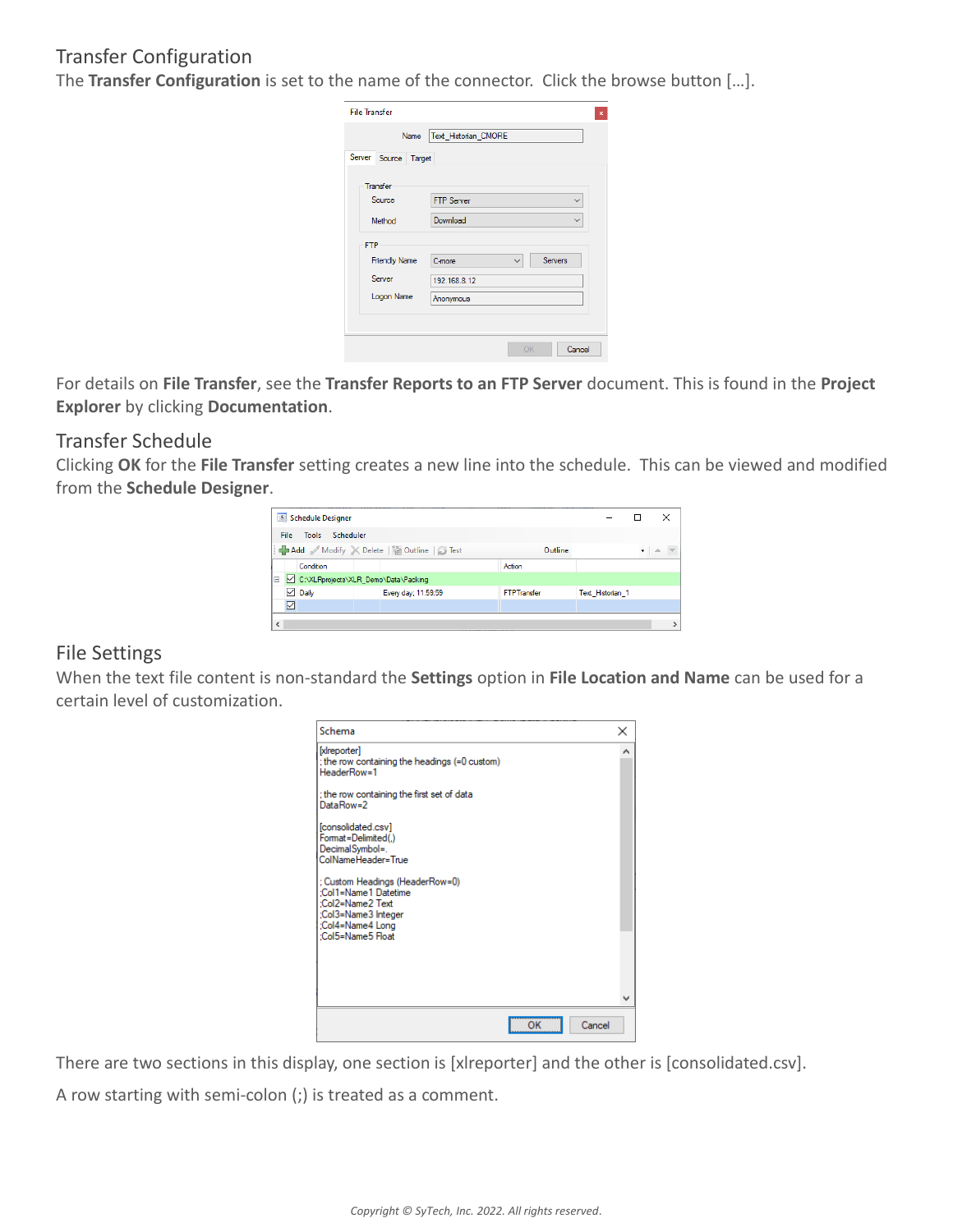### **[xlreporter]**

Usually, the first row of the file contains the headings and the remaining rows the data. If this is not the case, then set **Header Row** and **Data Row** accordingly.

For example, consider the following text file:

Date: June 8, 2021<br>Station: Plant 7<br>Operator: Jim 06 = 4001. 1 = 100 0001. 1 = 100, 0001. 1 = 10001. 1 = 10001. 1 = 10001. 1 = 10001. 1 = 10001. 1 = 10001. 1 = 10001. 1 = 10001. 1 = 10001. 1 = 10001. 1 = 10001. 1 = 10001. 1 = 10001. 1 = 10001. 1 = 10001. 1 = 10001. 1 = 10

The following would need to be specified:

*HeaderRow=5*

*DataRow=6*

If the text file does not contain headers, set **HeaderRow** to *0* and, under the **[consolidated.csv]** section, set **ColNameHeader** to *False*. Since there are no headers, you must add each header manually. See **Custom Column Names** below for details.

#### **[consolidated.csv]**

The settings in this section follow those for the **Text File Driver from Microsoft** so a detailed description of each can be found on the internet.

Below are some common settings

#### **Custom Column Names**

If the text file(s) does not contain headers or the headers that are included are not usable/descriptive, then custom column names can be used.

Add the following **for every column** in the file:

*Colx= Name Type*

- *x* is 1 based
- *Name* is the custom name of the column
- *Type* is the column data type e.g., Text

For example, if the file contains a *Timestamp, Speed, Pressure, Temperature* and *Name*, the following would be set:

*Col1=DateAndTime DateTime Col2='Mixer Speed" Double Col3="Mixer Pressure" Double Col4=Temperature Double Col5="Operator Name" Text*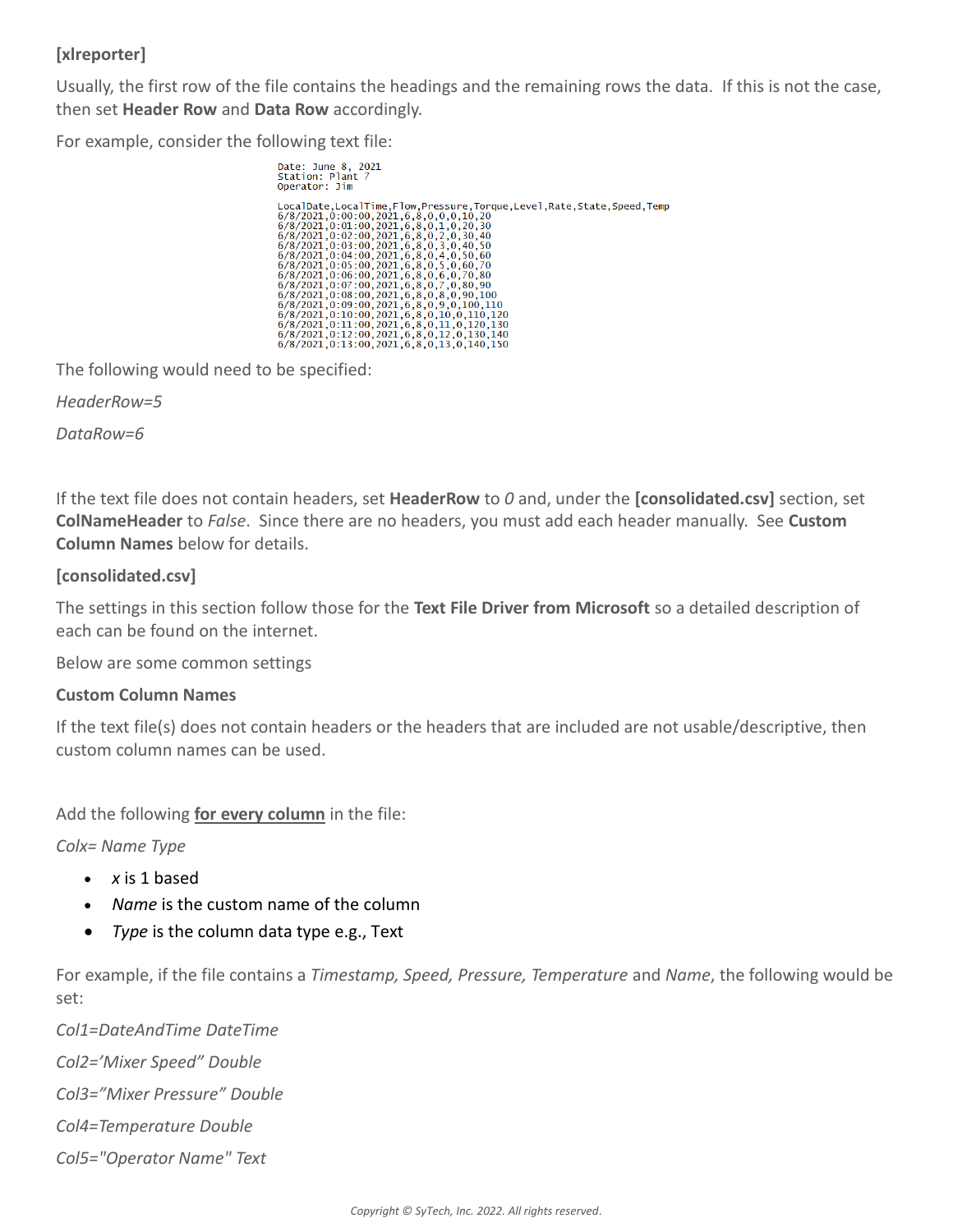Enclose column names containing a space with double quotes.

#### **Custom Date Format**

If the format of the date values in the file is not the same as that of the operating system, then the format must be explicitly stated as follows:

#### *DateTimeFormat=Format*

*Format* is a valid *Date* or *Date and Time* format.

For example, if the date format in the text file is in universal format 2010-01-01 but the operating system is not, then the following would be set:

#### *DateTimeFormat=yyyy-MM-dd*

Note that this format also applies to columns that just contain time. In those cases, the time format should also be added to the setting. For example:

#### *DateTimeFormat=yyyy-MM-dd hh:nn:ss*

Notice that minute is denoted as *nn*.

### Connector Settings

The bottom **Settings** button gives access to settings that define how the name and file content are interpreted at runtime.

| Settings               |                                  |
|------------------------|----------------------------------|
| Client Wait Time (sec) | 60                               |
| <b>File Name</b>       |                                  |
| Date/Time Storage      | <b>Local Date and Time</b>       |
| Date/Time Referencing  | Start                            |
| <b>File Content</b>    |                                  |
| Date/Time Storage      | Local Date and Time              |
|                        | <b>Contains Encrypted Column</b> |
|                        |                                  |
|                        | Cancel<br>ок                     |

If queries timeout, increase the **Client Wait Time**.

#### **File Name**

The File Name settings define how the values date and time keywords defined for the **File Name Format** behave.

If the date/time elements in the file names represent date/time in UTC format, set **Date/Time Storage** to *UTC Date and Time*, otherwise select *Local Date and Time*.

If the records in the files start at the date/time found in the file name, set **Date/Time Referencing** to *Start*, otherwise if the records start at the end of the date/time found in the file name set *End*.

#### **File Content**

If the Date Column (and Time Column if specified) in the text files are stored in UTC format, set Date/Time Storage to UTC Date and Time, otherwise select Local Date and Time.

Some text files contain one or more columns of encrypted data to validate the file. Good examples of this are Alarm and Audit Log text files produced by Rockwell Software's FactoryTalk View ME application.